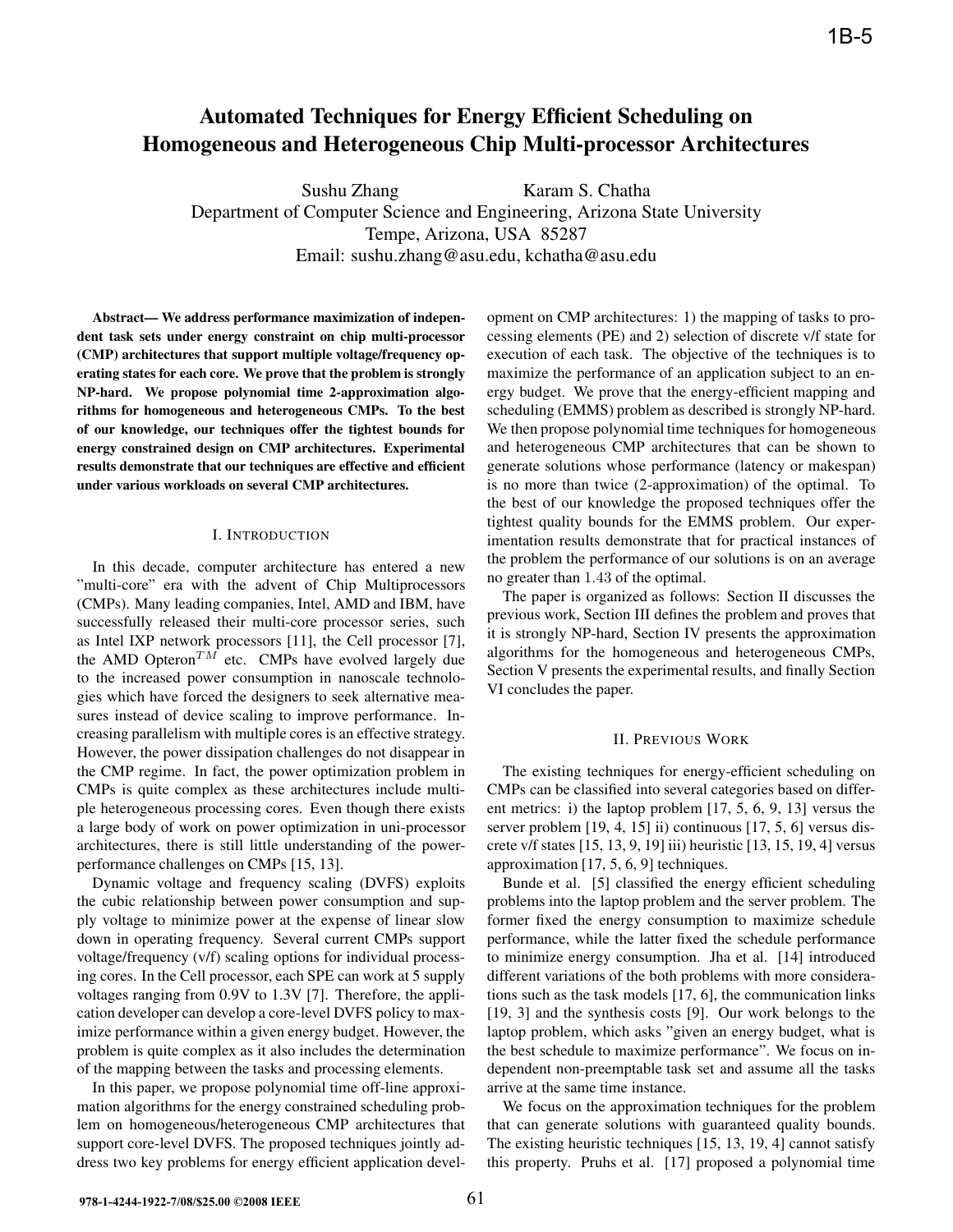approximation scheme based on load balancing for the energyefficient scheduling problem. Bunde [5] extended the work by Pruhs et al. and gave an exact algorithm for multiprocessor makespan minimization of equal-workload jobs. Chen et al. [6] summarized their approximation techniques on several variants of the energy-efficient scheduling problem. However, all of these techniques assumed that v/f could be scaled continuously. As we know, most commercial processors only support discrete v/f states and the optimal v/f as generated by the previous techniques may not be available. In the discrete v/f domain, Andrei et al. [3] presented a MILP formulation with multiple considerations for the energy-efficient scheduling problem. Hsu et al. [9] considered an independent task set with EDF/RM schedule and provided an (m+2)-approximation algorithm to minimize the allocation cost within an energy budget. In contrast, we propose 2-approximation polynomial time techniques for the EMMS problem on homogeneous and heterogeneous CMPs. To the best of our knowledge, our techniques offer the tightest quality bounds for the EMMS problem.

#### III. PROBLEM DESCRIPTION

Consider a CMP composed of  $m$  PEs denoted by the set  $\Phi = \{pe_1, \ldots, pe_i, \ldots, pe_m\}$ . Each PE consists of a DVFS equipped processor, a local memory and a globally coherent DMA engine. An interconnect bus is provided for the communication between the PEs. On each  $pe_i$ , there is an available active voltage state set  $\Psi_i = \{s_1, \ldots, s_k, \ldots, s_{l_i}\} (\vert \Psi_i \vert = l_i).$ We assume the local memory is large enough to hold all the tasks.

The energy-efficient multiprocessor mapping and scheduling (EMMS) problem is described as follows.

*Given a target multiprocessor chip CMP,* n *independent nonpreemptable tasks*  $\Gamma = {\tau_1, \ldots, \tau_j, \ldots, \tau_n}$  *to be executed on the CMP, the objective is to maximize the chip-level throughput such that each task is scheduled at a unique v/f state on one of the PEs, and the total energy consumption is no more than an energy budget* C*.*

We assume for each task  $\tau_j$ ,  $c_{ijk}$  and  $t_{ijk}$  are given as the energy consumption and the worst case execution time (WCET) of the task on  $pe_i \in \Phi$  at v/f state  $s_k \in \Psi_i$ , respectively. And all the tasks arrive the CMP at time zero. The objective to maximize the chip-level throughput can be transformed to minimize the overall completion time (makespan) of the task set. In this paper, we focus on off-line provable approximation techniques for the EMMS problem. The Integer Linear Programming (ILP) formulation of the EMMS problem, named  $\mathbb{P}1$ , is as follows:

min <sup>T</sup>

$$
s.t. \sum_{i=1}^{m} \sum_{j=1}^{n} \sum_{k=1}^{l_i} c_{ijk} x_{ijk} \le C \tag{1a}
$$

$$
\sum_{j=1}^{n} \sum_{k=1}^{l_i} t_{ijk} x_{ijk} \leq T, \forall pe_i \in \Phi; \tag{1b}
$$

$$
\sum_{i=1}^{m} \sum_{k=1}^{l_i} x_{ijk} = 1, \forall \tau_j \in \Gamma; \tag{1c}
$$

$$
x_{ijk} = \{0, 1\}, \forall pe_i \in \Phi, \forall \tau_j \in \Gamma, \forall s_k \in \Psi_i. \tag{1d}
$$

Here  $x_{ijk}$  is 1 if and only if  $\tau_i$  is executed at v/f state  $s_k$  of the  $pe_i$ , otherwise 0. Constraint (1a) specifies that the total energy consumption is no more than C. Constraint (1b) describes that the overall throughput is limited by the completion time of tasks on each PE. Constraint (1c) ensures that each task is executed on one voltage of some PE.

#### **Theorem 1.** *The EMMS problem is strongly NP-hard.*

*Proof.* We prove the strongly NP-hardness by showing that a well-known strongly NP-hard problem, the minimum makespan scheduling (MMS) problem [8], is a special case of the EMMS problem. When the processing time of each task is fixed and there is no energy budget constraint, the EMMS problem becomes a MMS problem with an arbitrary m. 口

Hochbaum et al. [8] discusses several research results on approximation algorithms for the MMS problem. However, those results are for the classical MMS problems without consideration of energy budget or v/f states. In this work, we focus on approximation techniques for the EMMS problem. Standing on the shoulders of giants, we extend some useful ideas for the MMS problems to address the EMMS problem. In the following section, we present a 2-approximation algorithm for scheduling on homogeneous CMP by extending the LP rounding method for the MMS problem with identical machines [8]. Then, we propose a 2-approximation algorithm for scheduling on heterogeneous CMP based on the solution for the MMS problem with unrelated machines (the generalized assignment problem) [8, 18]. In contrast to the original algorithms [8, 18] for the MMS problems, both of our algorithms can deal with simultaneous v/f state assignment and task to PE mapping. In this work, the WCET of tasks is assumed to be integral as the cycle numbers in cores, and the switching overhead between v/f states is negligible.

#### IV. APPROXIMATION ALGORITHMS

In this section, we propose polynomial time approximation algorithms for the EMMS problem. Initially, a tight lower bound of the optimal EMMS is achieved by a binary search, and then the scheduling algorithms for the homogeneous CMP and heterogeneous CMP are proposed based on a fractional schedule. Both of the scheduling techniques are justified to be 2-approximation algorithms of the optimal EMMS.

#### A. Finding <sup>a</sup> tight lower bound of the optimal

In general, the LP relaxation of an ILP problem is an effective way to obtain the lower bound of the optimal. However, sometimes the LP relaxation result is not a tight lower bound. Consider the LP relaxation of  $\mathbb{P}1$  by replacing  $x_{ijk} \in \{0,1\}$ with  $x_{ijk} \geq 0$ , denoted as P1LP. Suppose that we have two identical PEs, one single task, and each PE is only equipped with one v/f level. Assume the WCET of this task is  $t$  on the PE. The optimal makespan of  $\mathbb{P}1$ , denoted as  $T^*$ , would be t.<br>However, the naive I P relaxation gives a solution where the However, the naive LP relaxation gives a solution where the task is split into equal halves on the two PEs. The optimal makespan of the LP relaxation is  $\frac{1}{2}t$ . The bound on T<sup>\*</sup> is not<br>tight because the WCFT of the single job is larger than the tight because the WCET of the single job is larger than the lower bound. To avoid this case and achieve a tighter lower bound of  $T^*$ , we include a property of the optimal solution of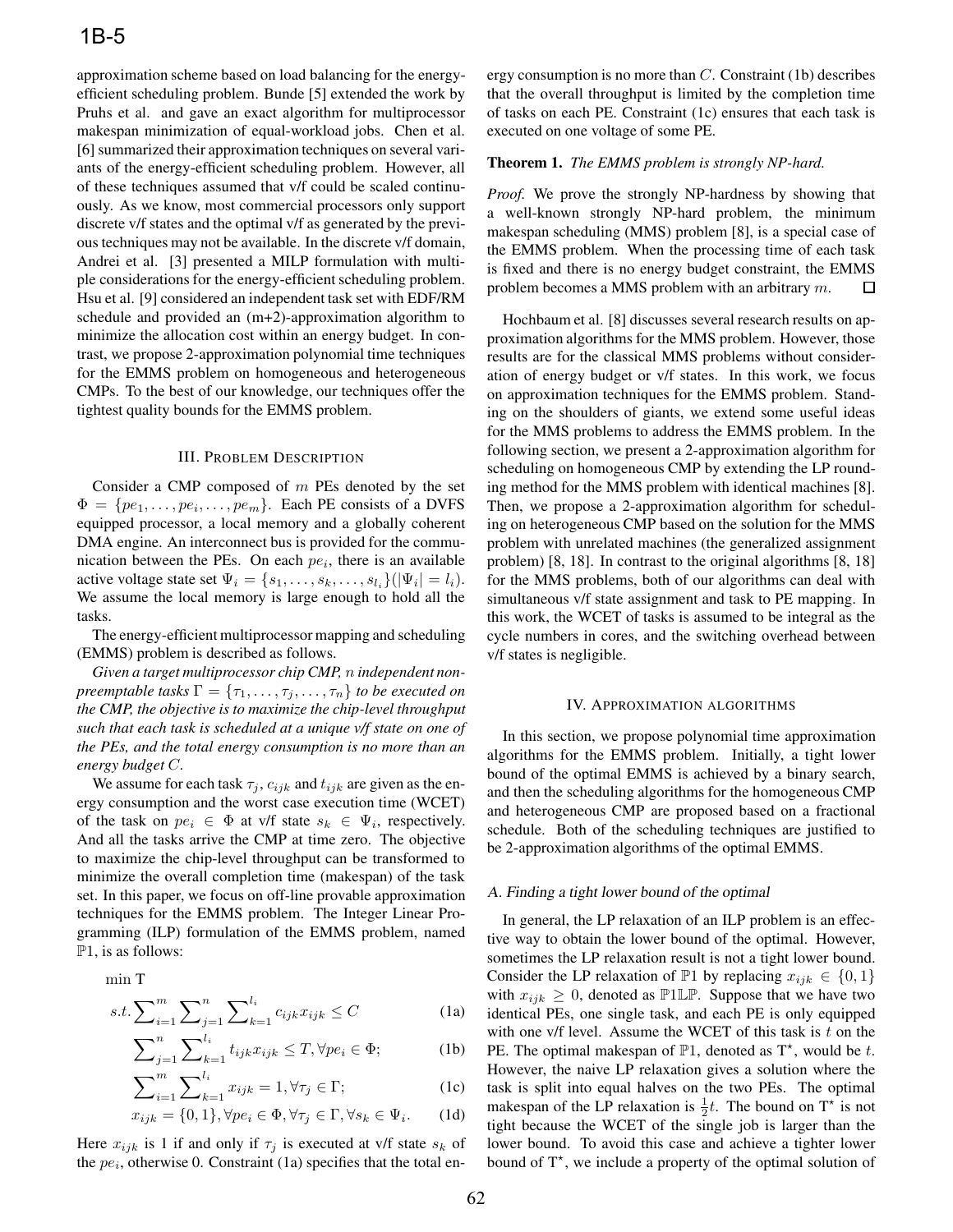P1LP-OPT:  $l = T_{LB}, r = T_{UB}$ while  $(l < r)$  $\{ h = \left\lfloor \frac{l+r}{2} \right\rfloor,$  if  $(\text{probe}(l))$ if  $(probe(h) = success)$  then  $r = h$ ; else  $l = h$ ; return  $T^{\star}_{\mathbb{P}1\mathbb{LP}} = r$  and S;

 $probe(T)$ :

Let  $T_d = T$ , solve  $\mathbb{P}2\mathbb{L}\mathbb{P}$  by the simplex method; if  $(C_s \leq C)$ ) return success and the solution S; else return  $failure;$ 

Fig. 1. An optimal algorithm for P1LP

the ILP as an extra constraint. Thus, this constraint would not affect  $T^*$ .

$$
\text{if } t_{ijk} > T, x_{ijk} = 0; \tag{2}
$$

Since the if-then constraint is not easy to be linearized because of the unknown T, we introduce another problem, <sup>P</sup>2, which includes this constraint. <sup>P</sup>2 is described as "given a deadline  $T_d$  for the task set, what is the best schedule with minimum energy consumption". The ILP formulation is as follows:

$$
\min C_s = \sum_{i=1}^m \sum_{j=1}^n \sum_{k=1}^{l_i} c_{ijk} x_{ijk}
$$
  
s.t. Constant (1b)(1c)(1d)(2) and replace T by T<sub>d</sub> in (1b)(2).

In  $\mathbb{P}2$ , the if-then constraint can be transformed to a preprocessing step by setting values of some  $x_{ijk}$ , since  $T_d$  is given.

Let the  $T_{\text{FLP}}^*$  be the optimal makespan of the  $\mathbb{P}1\mathbb{LP}$  prob-<br>m with Constraint (2). Based on the linear relaxation of  $\mathbb{P}2$ lem with Constraint (2). Based on the linear relaxation of <sup>P</sup>2, named as  $\mathbb{P}2\mathbb{L}\mathbb{P}$ ,  $T_{\mathbb{P}1\mathbb{L}\mathbb{P}}^{\star}$  is found by the P1LP-OPT algorithm<br>in Figure 1. In P1I P-OPT the  $T_{\mathbb{P}1}$  is set as  $\min\{t_{\mathbb{P}1}$  and the in Figure 1. In P1LP-OPT, the  $T_{LB}$  is set as  $\min\{t_{ijk}\}\$  and the  $T_{UB}$  is set as  $n \cdot \max\{t_{ijk}\}, \forall pe_i \in \Phi, \tau_j \in \Gamma, \forall s_k \in \Psi_i$ . Then, we have the following lemma. The proof is omitted here since it is similar to that for the MMS problem [18].

## **Lemma 1.** *The binary search based on* <sup>P</sup>2LP *in the P1LP-*OPT algorithm finds the optimal solution  $T^*_{\mathbb{P}1\mathbb{LP}}$  of  $\mathbb{P}1\mathbb{LP}$ .

The P1LP-OPT returns an optimal fractional schedule S. For each  $x_{ijk} > 0$  in S,  $t_{ijk} \leq \hat{T}^*_{\text{PLIP}}$ , because of Constraint (2).<br>In the following subsections we present the scheduling tech-In the following subsections, we present the scheduling techniques based on S for the homogeneous CMP and the heterogeneous CMP.

## B. Scheduling on Homogeneous CMP

Homogeneous (or symmetric) CMP consists of  $m$  identical PEs. The scheduling problem on homogeneous CMP is easier than that on heterogeneous one, because the active v/f state space is independent of the PEs in the CMP. In other words, a task requires the same amount of WCET and consumes the same energy on a particular active state among all the PEs. Based on this property, we propose a simple 2-approximation technique in Figure 2.

Observe that the linear relaxation of  $P2$  after the preprocessing step for Constraint (2) includes at most  $m + n$  constraints in addition to the non-negativity conditions. Therefore, each basic solution has at most  $m + n$  basic variables which may

## $P_{sym}$ :

- Step 1: Achieve the fractional schedule S from P1LP-OPT; Step 2: For each  $\tau_j$ , select the  $s_k$  with the associated smallest  $c_{ijk}$  with positive  $x_{ijk}$  in S;
- Step 3: If  $n \leq m$ , schedule the tasks to disjoint PEs; else: (a) schedule the tasks with the integral  $x_{ijk}$  from S; (b) schedule the remaining tasks with the determined  $s_k$ to arbitrary disjoint PEs.

Fig. 2. A 2-approximation for EMMS problem with homogeneous CMP

take positive values while the other non-basic variables take the value zero. The simplex method searches among the basic solutions and generates an optimal solution of this form [16]. Thus, if  $n > m$ , there are at most m tasks that get split. Based on the property, we have

**Theorem 2.** *The makespan of the schedule from the*  $P_{sym}$  *algorithm is at most twice of the optimal.*

*Proof.* In Step 1, the  $P_{sym}$  algorithm computes a fractional assignment from P1LP-OPT. After Step 2, the  $s_k$  with the smallest  $c_{ijk}$  for each  $\tau_j$  is selected, when the  $t_{ijk}$  is associated with a positive  $x_{ijk}$ . The energy budget constraint is satisfied. At Step 3, we consider the two cases here.

- Case  $n \leq m$ : It is clear the *n* tasks can be assigned to disjoint  $m$  PEs. Thus, the overall makespan is determined by the WCET of single task on each PE. Because the schedule S satisfies Constraint (2), the makespan is  $\leq T^*$ . Because  $T^*$  is the optimal the result from  $P$  is the optimal cause  $T^*$  is the optimal, the result from  $P_{sym}$  is the optimal.
- Case  $n > m$ : After Part (a) in Step 3 of the  $P_{sym}$ , because of constraint (1b), the maximum completion time of this part is no more than  $T_{\text{PLP}}^*$ . Thus, it is no more than  $T^*$ . Starting from this time point on each PE, the task- $T^*$ . Starting from this time point on each PE, the task-<br>PE manning with the fractional  $x_{\text{tot}}$  is determined by Part PE mapping with the fractional  $x_{ijk}$  is determined by Part (b). Since at most  $m$  tasks get split in  $S$ , the task number in Part (b) is no more than  $m$ . Thus, similar to the case  $n \leq m$ , the maximum completion time of Part (b) is no more than  $T^*$ . Therefore, the overall makespan is no more than twice  $T^*$ .  $\Box$

## C. Scheduling on Heterogeneous CMP

Another kind of practical CMP architecture consists of a diversity of PEs, called heterogeneous (or asymmetric) CMP. Heterogeneous PEs imply different active v/f states with varying power/WCET characteristics. In this subsection, we propose a 2-approximation scheduling algorithm based on the algorithm for the generalized assignment problem (GAP) [18]. We construct a bipartite graph based on the schedule  $S$  generated from P1LP-OPT, achieve a minimum cost matching on the graph and then schedule the tasks according to the matching. The algorithm  $P_{asym}$  is described in Figure 3. Our technique differs from [18] in that our algorithm addresses the scheduling problem with one more dimension namely the active v/f state assignment.

In Step 2 of  $P_{asym}$  we construct a bipartite graph G with two disjoint node sets  $(U, V)$  and one edge set  $(E)$ . One side of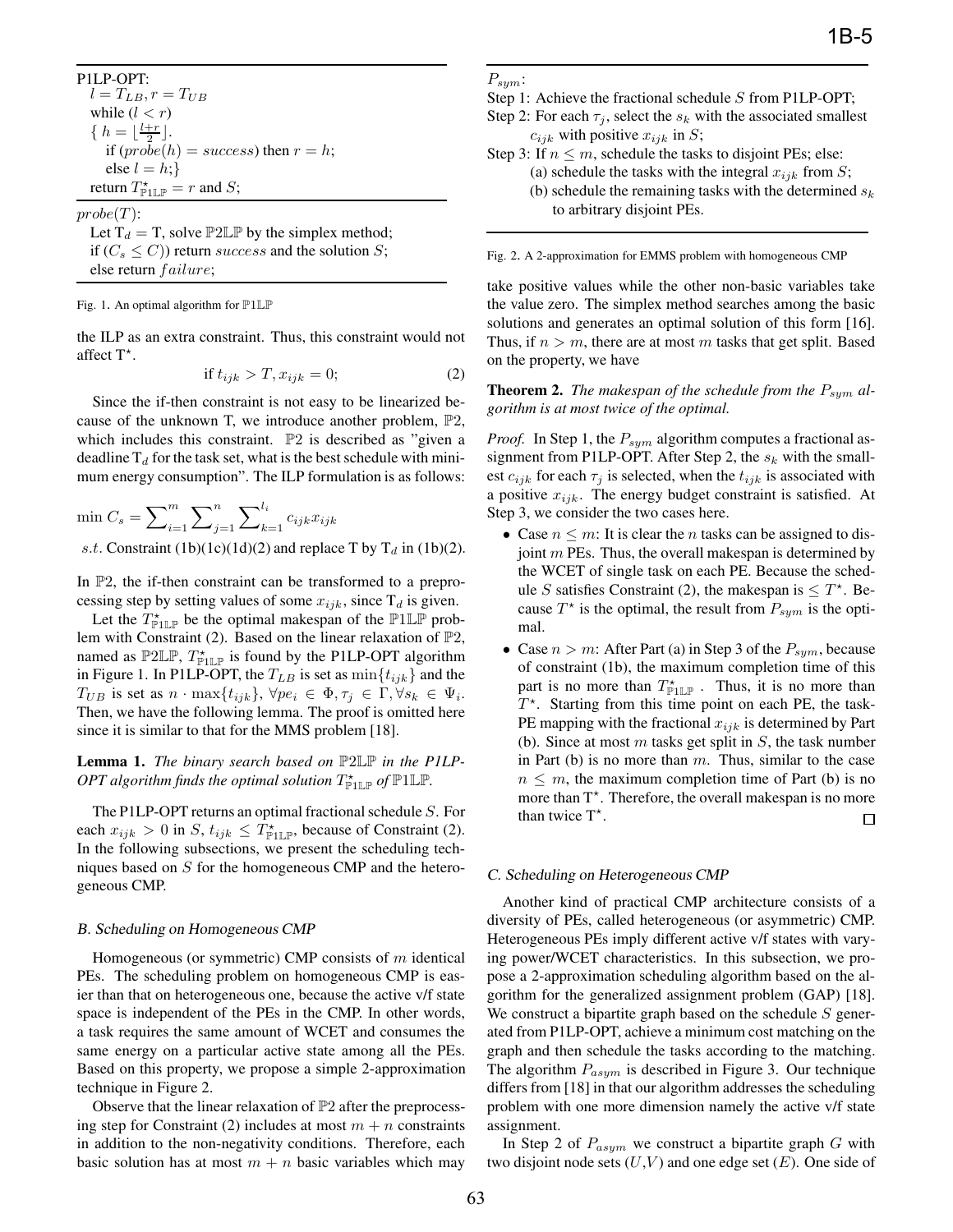## $P_{asym}$ :

- Step 1: Achieve S from P1LP-OPT;
- Step 2: Construct a bipartite graph  $G = (U, V, E);$
- Step 3: Find a minimum cost matching A that exactly matches all the task nodes in  $G$ ;
- Step 4: For each edge in A, assign the task to the corresponding PE and the active voltage state via the associated  $x_{ijk}$ .

Fig. 3. A 2-approximation for EMMS problem with heterogeneous CMP

the graph, U, consists of all the task nodes  $U = \{u_i | \tau_i \in \Gamma\}.$ The other side of the graph,  $V$ , consists of all the PE nodes with  $\sum_{j=1}^{n} \sum_{k=1}^{l_i} x_{ijk} > 0$ . For each  $pe_i$  in V, there are  $q_i = \sum_{k=1}^{n} \sum_{k=1}^{l_i} x_{ijk}$  $\left[\sum_{j=1}^{n} \sum_{k=1}^{l_i} x_{ijk}\right]$  nodes in  $V(q_i \neq 0)$ .<br>
Edges of the *C* are constructed based *c* 

Edges of the G are constructed based on the positive  $\{x_{ijk}\}$ from the fractional schedule S. In this section, we only consider the items associated with  $x_{ijk} > 0$  in S. Let  $v_{ih}$  denote the  $h^{th}(h = 1, 2, \ldots, q_i)$  node associated with  $pe_i$  in V. Let  $e = (u_i, v_{ih})$  be an undirected edge connecting node  $u_i$  and  $v_{ih}$ . For each  $pe_i \in M$ , construct a list including all the  $t_{ijk}$ with positive  $x_{ijk}, \forall \tau_j \in \Gamma, s_k \in \Psi_i$ . Sort this list in the nonincreasing order of  $t_{ijk}$ , and name the sorted list as  $L_i(t)$  =  $\{t_{ijk}\}\$ . Construct an associated list  $L_i(x) = \{x_{ijk}\}\$ according to the order of  $L_i(t)$ . Recall that there are  $q_i$  nodes for the  $pe_i$  in V. If  $q_i = 1$ , construct an edge  $e = (u_j, v_{i1})$  for every  $x_{ijk} > 0$ and assign  $x'(e) = x_{ijk}$ ,  $t(e) = t_{ijk}$ ,  $c(e) = c_{ijk}$ . If  $q_i > 1$ ,<br>for  $y_{ik}(h-1)$  find the smallest splitting index r in  $L(x)$  such for  $v_{i1}$  ( $h = 1$ ) find the smallest splitting index r in  $L_i(x)$  such that  $\sum_{i=1}^{r} x_{ijk} \ge 1$ . Construct  $r - 1$  edges  $e = (u_j, v_{i1})$  for the first  $r - 1$   $r \cdot \ldots$  in  $L_r(x)$ . Assign  $x'(e) = x_{i1}$  as the case the first  $r - 1$   $x_{ijk}$  in  $L_i(x)$ . Assign  $x'(e) = x_{ijk}$  as the case<br>of  $a_i - 1$ , Add an edge for the  $x_{ij}$ ,  $x_{ij}$ , as  $e = (u_{ij}, u_{ij})$  and of  $q_i = 1$ . Add an edge for the  $r_{th}$   $x_{ijk}$  as  $e = (u_j, v_{i1})$  and assign  $x'$ <br> $L_1(x)$  and  $\mathcal{L}(e)=1-\sum_{1}^{r-1}x_{ijk}$ . Delete the first  $r-1$   $x_{ijk}$  from  $L_i(x)$  and replace the  $r_{th} x_{ijk}$  as  $\sum_{i=1}^{r} x_{ijk} - 1$ . The assignment<br>rules of  $t(e)$  and  $c(e)$  are always the same as those of  $a_i - 1$ rules of  $t(e)$  and  $c(e)$  are always the same as those of  $q_i = 1$ case. Similarly, for each  $h = 2, 3, ..., q_i$ , construct the edges and  $x'(e)$  such that the following properties hold true:

- i.  $\forall v_{ih} \in V$ ,  $\sum_{e \in E_{ih}} x'(e) = 1$ , where  $E_{ih}$  denotes all the edges e incident to  $v_{i}$ .  $\forall h = 1, 2, ..., n-1$ edges e incident to  $v_{ih}$ ,  $\forall h = 1, 2, ..., q_i - 1$ .
- ii.  $\forall i \in M, \sum_{j=1}^{n} \sum_{k=1}^{l_i} x_{ijk} = \sum_{e \in E_i} x'(e)$ , where  $E_i$  in-<br>cludes all the edges incident to any node of  $ne$ ; in  $V$ cludes all the edges incident to any node of  $pe_i$  in  $V$ .
- iii.  $\forall i \in M$ , min  $(t_{e∈E_{ih}}(e)) \geq \max(t_{e∈E_{ih+1}}(e)).$

Properties i. and ii. follow from the computation of  $x'(e)$ .<br>
operty iii, follows from edge construction based on  $L(x)$  in Property iii. follows from edge construction based on  $L<sub>i</sub>(x)$  in non-increasing order of  $t_{ijk}$ .

We present an example to show the construction. Suppose that  $m = 2, n = 3$ .  $pe_1$  only has one voltage, and  $pe_2$  has two voltage states. After the LP relaxation of <sup>P</sup>1 problem, the schedule S is a  $3 \times 3$  matrix as follows. The values inside the square embraces [ ] are the related  $t_{ijk}$ .

$$
\begin{pmatrix} x_{111} = \frac{1}{3}[6] & x_{211} = 0 & x_{212} = \frac{2}{3}[6] \\ x_{121} = 0 & x_{221} = \frac{1}{2}[5] & x_{222} = \frac{1}{2}[4] \\ x_{131} = 0 & x_{231} = 1[1] & x_{232} = 0 \end{pmatrix}
$$

 $x_{131} = 0$   $x_{231} = 11$   $x_{232} = 0$  /<br>The constructed bipartite graph is shown in Figure 4. On pe<sub>1</sub>, because  $h_1 = [x_{111} + x_{121} + x_{131}] = 1, x'$  $[ve_1, \text{ because } n_1 = |x_{111} + x_{121} + x_{131}| = 1, x (u_1, v_{11}) =$ <br>  $x_{111}$ . On  $pe_2$ , because  $\sum_{j=1}^{n} \sum_{k=1}^{l_i} x_{2jk} = 2\frac{2}{3}, h_2 =$ <br>  $\frac{3}{3}$  According to the non-increasing order of  $t_{11}$ ,  $L_2(t)$ 3. According to the non-increasing order of  $t_{ijk}$ ,  $L_2(t)$  =  $\{6, 5, 4, 1\}$ . Therefore,  $L_2(x) = \{x_{212}, x_{221}, x_{222}, x_{231}\}$ . The first splitting item is  $x_{221}$  in  $L_2(x)$  as  $x_{212} + x_{221} > 1$ . We add



Fig. 4. The constructed bipartite graph  $G(U, V, E)$ 

edge  $(u_1, v_2)$  with  $x'(e) = x_{212}$ . Then, for  $x_{221}$ , we add an edge  $(u_2, v_2)$  and assign  $x'(e) = 1 - x_{212} = \frac{1}{2}$ . We delete edge  $(u2, v21)$  and assign  $x'(e) = 1 - x_{212} = \frac{1}{3}$ . We delete  $x_{212}$  from  $L_2(x)$  and replace  $x_{221}$  as  $x_{212}+x_{221}-1 = \frac{1}{6}$ . Thus,<br> $L_2(x) = \frac{1}{2}x_{222} - x_{221}$ . For  $x_{22}$  because  $\frac{1}{2} + x_{221} + x_{221} >$  $L_2(x) = \{\frac{1}{6}, x_{222}, x_{231}\}\.$  For v22, because  $\frac{1}{6} + x_{222} + x_{231} > 1$  we add edges  $(y2, y22)$  and  $(y2, y22)$  with  $x'(e) = 1$  and 1, we add edges  $(u2, v22)$  and  $(u2, v22)$  with  $x'(e) = \frac{1}{6}$  and  $x'(e) = x_{00} - \frac{1}{6}$  respectively. We construct one portion of  $x'(e) = x_{222} = \frac{1}{2}$  respectively. We construct one portion of  $x_{223}$  as edge  $(u^3, v^2)$  with  $x'(e) = 1$  and another portion as  $x_{231}$  as edge  $(u3, v22)$  with  $x'(e) = \frac{1}{3}$  and another portion as edge  $(u3, v23)$  with  $x'(e) = \frac{2}{3}$ . The resulting binaritie graph edge  $(u3, v23)$  with  $x'(e) = \frac{2}{3}$ . The resulting bipartite graph embeds the mentioned properties.

Observe that a minimum cost matching on the graph  $G$  is actually a feasible solution of the scheduling if the total energy cost is no more than C. In Figure 3, Step 3 of the  $P_{asym}$ algorithm computes the minimum cost matching in the bipartite graph  $G$ . Based on the properties of  $G$ , a maximum flow matching in  $G$  is a schedule for the EMMS problem. For example in Figure 4, the corresponding  $(x_{111}, x_{221}, x_{231})$  of the matching  $\{(u1, v11), (u2, v21), (u3, v22)\}\)$  is a schedule for the EMMS problem. To satisfy the energy budget constraint, we should find the minimum cost matching (MCM) on G, where the cost on any edge stands for the energy cost  $c(e)$ . R. Ahuja et al. [2] have shown that any basic feasible solution of the LP relaxation of the MCM problem is integral.

**Lemma 2.** *The minimum cost matching exists in*  $G(U, V, E)$ *and the energy consumption of the matching is at most C.*

*Proof.* Because the fractional vector  $x'(e)$  is a feasible solution of the LP relaxation of the MCM problem, and the minimum of the LP relaxation of the MCM problem, and the minimum cost is no more than C, it is an upper bound of the optimal LP relaxation problem. According to [2], the basic feasible solution of the LP relaxation would be integral. Thus, the minimum cost matching exists and the total energy consumption is at most C. П

**Theorem 3.** *The makespan of the schedule generated from the* <sup>P</sup>asym *algorithm is at most as twice as the optimal.*

*Proof.* The proof is similar to that in [18]. In the minimum cost matching A, there is at most one task scheduled on each node of the  $pe_i$  in  $V$ . Therefore, the makespan of the matching  $T(A) \leq \sum_{h=1}^{q_i} \max(t_{e \in E_{ih}}(e))$ . For the first node  $v_{i1}(h = 1)$  max  $(t_{e \in E_{ih}}(e)) \leq T^*$  because  $t(e) = t_{i,j}$  in  $G$  and Con-1),  $\max (t_e \in E_{i1}(e)) \leq T^*$ , because  $t(e) = t_{ijk}$  in G and Constraint (2) is satisfied. For the remaining nodes of  $ne$ . straint (2) is satisfied. For the remaining nodes of  $pe_i$ ,

$$
\sum_{h=2}^{q_i} \max(t_{e \in E_{ih}}(e)) \le \sum_{h=1}^{q_i - 1} \min(t_{e \in E_{ih}}(e))
$$
  
\n
$$
\le \sum_{h=1}^{q_i - 1} \sum_{e \in E_{ih}} t(e)x'(e) \le \sum_{h=1}^{q_i} \sum_{e \in E_{ih}} t(e)x'(e)
$$
  
\n
$$
= \sum_{j=1}^{n} \sum_{k=1}^{l_i} t_{ijk}x_{ijk} \le T^*
$$

The first inequality follows from Property iii. of the graph G. The second inequality follows from the definition of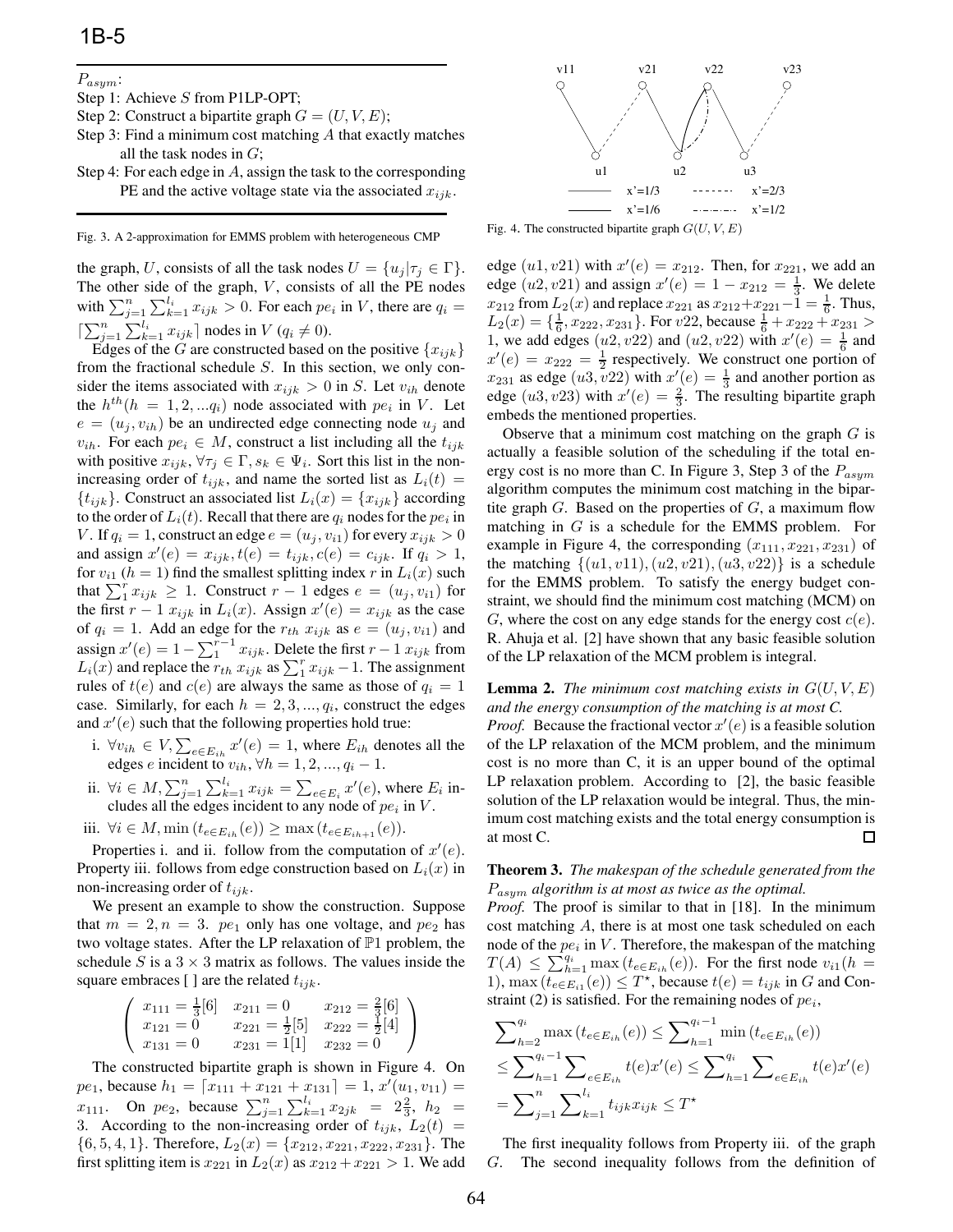$\min(t_{e \in E_{ih}}(e))$  and Property i. of the graph G. The fourth equality follows from the construction of  $x'(e)$  and  $t(e)$ . The last inequality follows from the Constraint (1b) of the  $\mathbb{P}2\mathbb{P}$ last inequality follows from the Constraint (1b) of the  $\mathbb{P}2\mathbb{LP}$ .<br>Thus,  $P_{asym}$  is a 2-approximation algorithm. Thus,  $P_{asym}$  is a 2-approximation algorithm.

## D. Complexity Analysis

Since P1LP-OPT performs Step 1 in both  $P_{sym}$  and  $P_{asym}$ algorithms, the computational complexity of P1LP-OPT influences the complexity of the proposed techniques. Simplex method is a well-known polynomial time algorithm to solve linear programming problems. Let  $C<sub>o</sub>$  denote the computational complexity of the simplex method, which is polynomial. The computation complexity of the P1LP-OPT is  $O(log(\frac{T_{UB}}{T_{LB}})C_o)$ , because of the binary search.

Let  $l = \max_{\forall i \in M} \{l_i\}$ . In the  $P_{sym}$  algorithm, Step 1 dominates the overall complexity. Step 2 and Step 3 only take at most  $O(nml)$ . Thus, it is a polynomial time algorithm. In the  $P_{asym}$  algorithm, Step 1 is polynomial as discussed above. In Step 2, because the schedule S consists of at most  $n + m$ positive  $x_{ijk}$ , the the sorting algorithm for the list  $L_i(t)$  takes at most  $O((n + m) \log(n + m))$  time by merge sorting for each PE. Step 3 is of polynomial complexity as it utilizes the simplex algorithm on the MMS problem. Step 4 is at most  $O(nml)$ . Thus, the computational complexity of  $P_{asym}$  algorithm is polynomial.

## V. RESULTS

We evaluated the proposed techniques with extensive experiments that are presented in this section. In the case of homogeneous and heterogeneous CMPs, we analyzed the achieved approximation ratio with the effects of two factors : the CMP architecture and the task patterns. We compared the makespan generated from  $P_{sym}$ ,  $P_{asym}$ , the ILP solver from [1] and the tight lower bound of <sup>P</sup>1 (P1LP-OPT). In some cases, the ILP solver took an unbounded large amount of time to achieve an optimal. We set a timeout of 10000 seconds, after which the ILP solver returned the best suboptimal solution. In all the plots, the makespan values were normalized with respect to the P1LP-OPT (the tight lower bound of the EMMS problem), which can directly reflect the actual approximation ratio<sup>1</sup>. The runtimes of the proposed techniques was also studied in comparison to the ILP solver with 8 hours timeout configuration.

## A. Experimental Setup

We obtained the PE models from two commercial DVFS-equipped processors: IBM PowerPC [10] and Intel PXA270 [12]. We chose 6 v/f states for PowerPC ranging from 1V/1.0GHz to 1.25V/2.0GHz and 7 v/f states for PXA270 ranging from 0.85V/13MHz to 1.55V/624MHz. For homogeneous CMPs, the PowerPC was set as the PE unit to compose the multiple PE system. For heterogeneous CMPs, four combinations of the PowerPC and the PXA-270 were chosen



Fig. 5. Evaluation on Homogeneous CMP architecture

as the target CMPs. We designed 4 task sets with different workload distributions: *equal, uniform, Gaussian* and *Poisson*. Each task set included 30 task nodes. The cycle number of the tasks were in the range of  $[10^6, 10^{10}]$ . For the energy budget, a metric named energy budget ratio  $r(r \in [0, 1])$ from [9] was introduced. With various  $r$  values, we set  $C = \sum_j (r \cdot (\max_{i,k} \{c_{ijk}\} - \min_{i,k} \{c_{ijk}\}) + \min_{i,k} \{c_{ijk}\}),$ <br>where  $ne_i \in \Phi$ ,  $\tau_i \in \Gamma$ ,  $e_i \in \Psi$ . The optimization techniques where  $\tilde{pe}_i \in \Phi, \tau_i \in \Gamma, s_k \in \Psi_i$ . The optimization techniques were coded in C++ and the experimentations were performed on a Pentium 4/2.4GHz/1GB WindowsXP PC.

## B. Effect of CMP architecture and task patterns

We evaluated the proposed techniques by experimenting with the 4 task patterns. For the homogeneous CMP case, the number of PEs were varied from 4 to 16. For the heterogeneous CMP case, we designed four kinds of CMP with combinations of multiple PowerPC and PXA270. For the both cases, we compared the makespan generated from  $P_{sym}$ ,  $P_{asym}$  and the ILP solver which are plotted in Figures 5 and 6. All the makespan values are normalized to the tight lower bound of <sup>P</sup>1 generated from P1LP-OPT. Therefore, the actual approximation ratio is no more than the normalized makespan. Each CMP was plotted as a separate category. In each category, the results from 4 task sets were depicted from left to right in the order of equal, uniform, Gaussian and Poisson. The energy budget ratio was set as 0.5.

*Homogeneous CMP* The four target CMPs were designed as CMPs with 4, 8, 12, and 16 PowerPC PEs. As observed in Figure 5, the normalized makespan generated from  $P_{sum}$  is no more than 1.36 with all the task sets. With the 16 PEs, the results are better than ILP solver for the task sets with equal/Gaussian workload. In all cases, the average approximation ratio to the P1LP-OPT is 1.13, while the average ratio to the ILP is 1.06. With each task pattern, the average approximation ratio to the P1LP-OPT is below 1.15.

*Heterogeneous CMP* We designed 4 types of heterogenous CMPs with PowerPC and PXA270. We denote the PowerPC as *H* and the PXA270 as *L*. The 4 heterogeneous CMPs are plotted in the following order *1H3L, 1H8L, 1H16L, 2H16L*. As shown in Figure 6, the normalized makespan generated from  $P_{asym}$  (the upper bound of the actual approximation ratio) is within the theoretical bound of 2. In general, the normalized makespan for heterogeneous CMP is larger than that for the

<sup>&</sup>lt;sup>1</sup>The actual approximation ratio is no more than the normalized makespan w.r.t the P1LP-OPT. Even if there is an integrality gap between the LP relaxation and ILP problem, the normalized makespan is still meaningful. This is because the P1LP-OPT is a tight lower bound of the ILP problem.